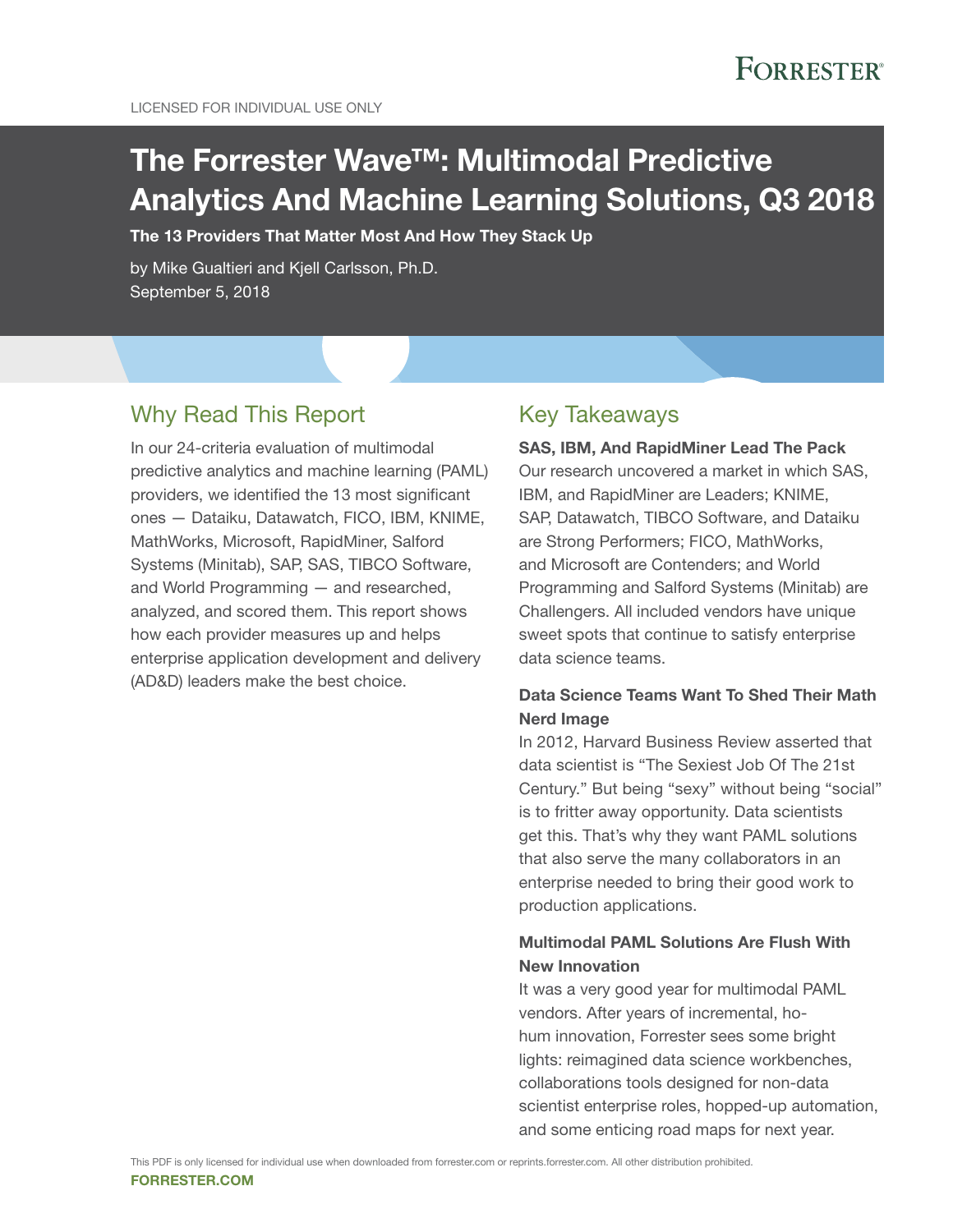## The Forrester Wave™: Multimodal Predictive Analytics And Machine Learning Solutions, Q3 2018

The 13 Providers That Matter Most And How They Stack Up

by [Mike Gualtieri](http://www.forrester.com/go?objectid=BIO1858) and [Kjell Carlsson, Ph.D.](http://www.forrester.com/go?objectid=BIO12445) with [Srividya Sridharan,](http://www.forrester.com/go?objectid=BIO2679) Robert Perdoni, and Aldila Yunus September 5, 2018

## Table Of Contents

2 Multimodal PAML Solutions Reimagine How Data Science Teams Work

"Multimodal" Is One Of Three PAML Segments Identified By Forrester

- 3 The Future Of PAML Is The Thousand-Model Vision
- 4 Multimodal PAML Solutions Evaluation **Overview**

Evaluated Vendors And Inclusion Criteria

7 Vendor Profiles

Leaders

Strong Performers

**Contenders** 

**Challengers** 

15 Supplemental Material

## Related Research Documents

[The Forrester Wave™: Notebook-Based](http://www.forrester.com/go?objectid=RES143219)  [Predictive Analytics And Machine Learning](http://www.forrester.com/go?objectid=RES143219)  [Solutions, Q3 2018](http://www.forrester.com/go?objectid=RES143219)

[Now Tech: Predictive Analytics And Machine](http://www.forrester.com/go?objectid=RES141392)  [Learning Solutions, Q2 2018](http://www.forrester.com/go?objectid=RES141392)



Share reports with colleagues. [Enhance your membership with](https://go.forrester.com/research/research-share/?utm_source=forrester_com&utm_medium=banner&utm_content=featured&utm_campaign=research_share)  [Research Share.](https://go.forrester.com/research/research-share/?utm_source=forrester_com&utm_medium=banner&utm_content=featured&utm_campaign=research_share)

### **FORRESTER®**

#### Forrester Research, Inc., 60 Acorn Park Drive, Cambridge, MA 02140 USA +1 617-613-6000 | Fax: +1 617-613-5000 | forrester.com

© 2018 Forrester Research, Inc. Opinions reflect judgment at the time and are subject to change. Forrester®, Technographics®, Forrester Wave, TechRadar, and Total Economic Impact are trademarks of Forrester Research, Inc. All other trademarks are the property of their respective companies. Unauthorized copying or distributing is a violation of copyright law. Citations@forrester.com or +1 866-367-7378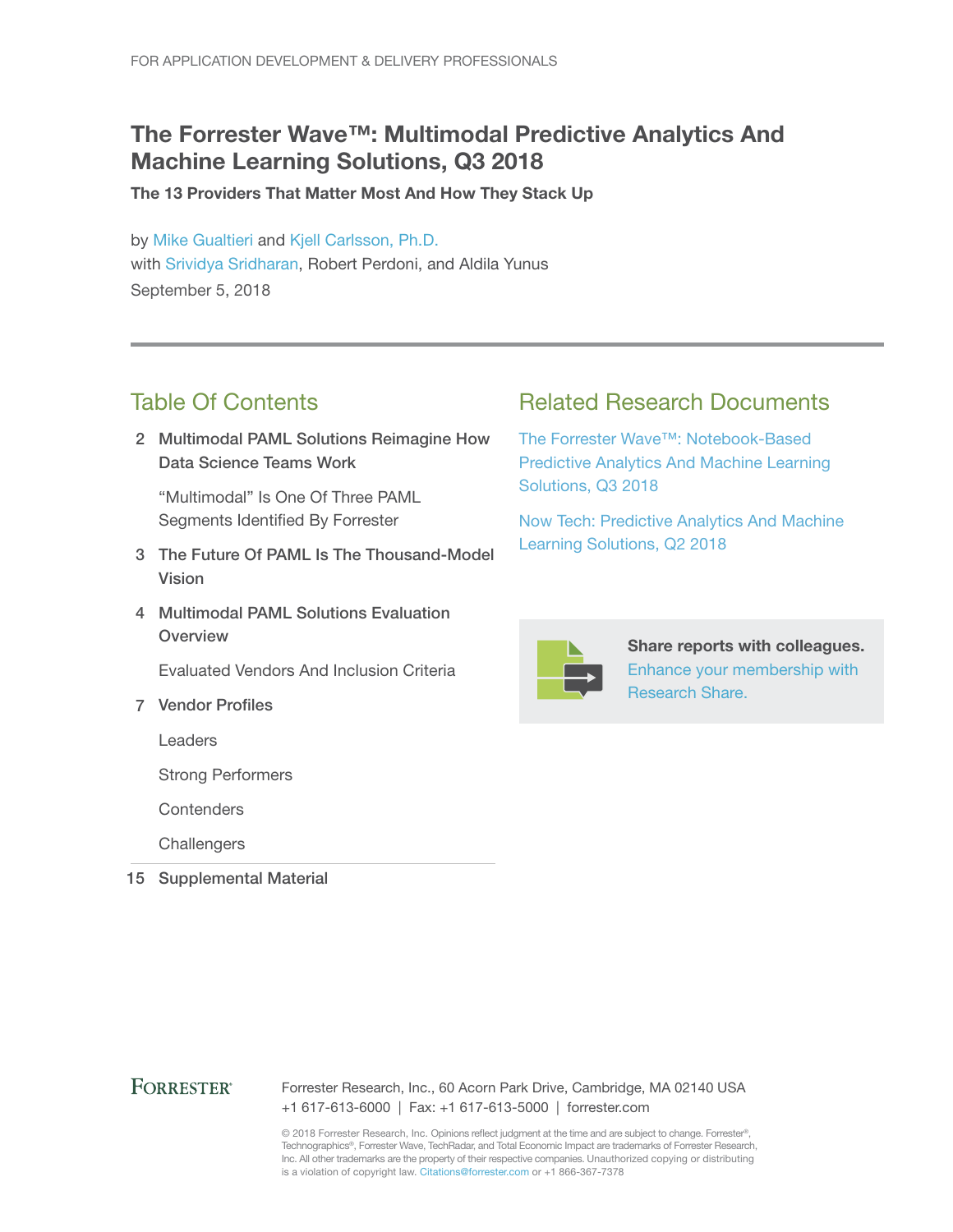## Multimodal PAML Solutions Reimagine How Data Science Teams Work

Machine learning is an elemental core competency that every enterprise must have. The reasons are many. Machine learning gives enterprises the power to predict. It is a fundamental building block to AI. It can learn from data and find hidden insights. Most importantly, it can make even the hugest of enterprises gain the agility of disruptive upstarts by injecting scalable intelligence into hyperpersonalized customer experiences, business processes, operational applications, and employee decisions. None of this happens, though, without businesspeople, data scientists, data engineers, software developers, and AI engineers working together. That's where enterprise predictive analytics and machine learning solutions for data science teams and their friends are necessary. Forrester defines enterprise PAML as:

*Software that provides enterprise data scientist teams and stakeholders with 1) tools to analyze*  data; 2) workbench tools to build predictive models using statistical and machine learning *algorithms; 3) a platform to train, deploy, and manage analytical results and models; and 4) collaboration tools for extended enterprise teams, including businesspeople, data engineers, application developers, DevOps, and AI engineers.*<sup>1</sup>

#### "Multimodal" Is One Of Three PAML Segments Identified By Forrester

The focus of this Forrester Wave™ is on evaluating multimodal PAML solutions. This is one of three market segments identified in the ["Now Tech: Predictive Analytics And Machine Learning Solutions, Q2](https://www.forrester.com/go?objectid=RES141392)  [2018](https://www.forrester.com/go?objectid=RES141392)" Forrester report. We define these segments as follows:

- › Multimodal PAML solutions provide the widest breadth of workbench tools. These solutions offer multiple user-interface paradigms and the broadest set of workbench tools, such as graphical user interfaces (GUIs), configuration wizards, automation, and coding environments. Many of these solutions also provide tools for non-data scientists to build data pipelines, create machine learning models, and collaborate with data science teams. This PAML market segment is what we have evaluated in this Forrester Wave.
- › Notebook-based PAML solutions favor a code-first approach. Notebook-based PAML solutions provide workbench tools centered on coding in R, Python, and other programming languages using open source Jupyter or a proprietary interface that makes coding more efficient. The vendors in this segment add significant, differentiated features, such as environment provisioning, project management, deployment, model management, visualization tools, and more. Forrester has evaluated notebook-based PAML solutions in a separate Forrester Wave evaluation.<sup>2</sup>
- › Automation-focused PAML solutions help non-data scientists build models. This segment focuses on tools to automate the steps in the model-building life cycle. Automation-focused solutions enable data scientists and non-data scientists to build models by configuration instead of coding and specifying each step in a data science pipeline. Some multimodal and notebook-based vendors offer automation as well, but they also offer other approaches to building models and thus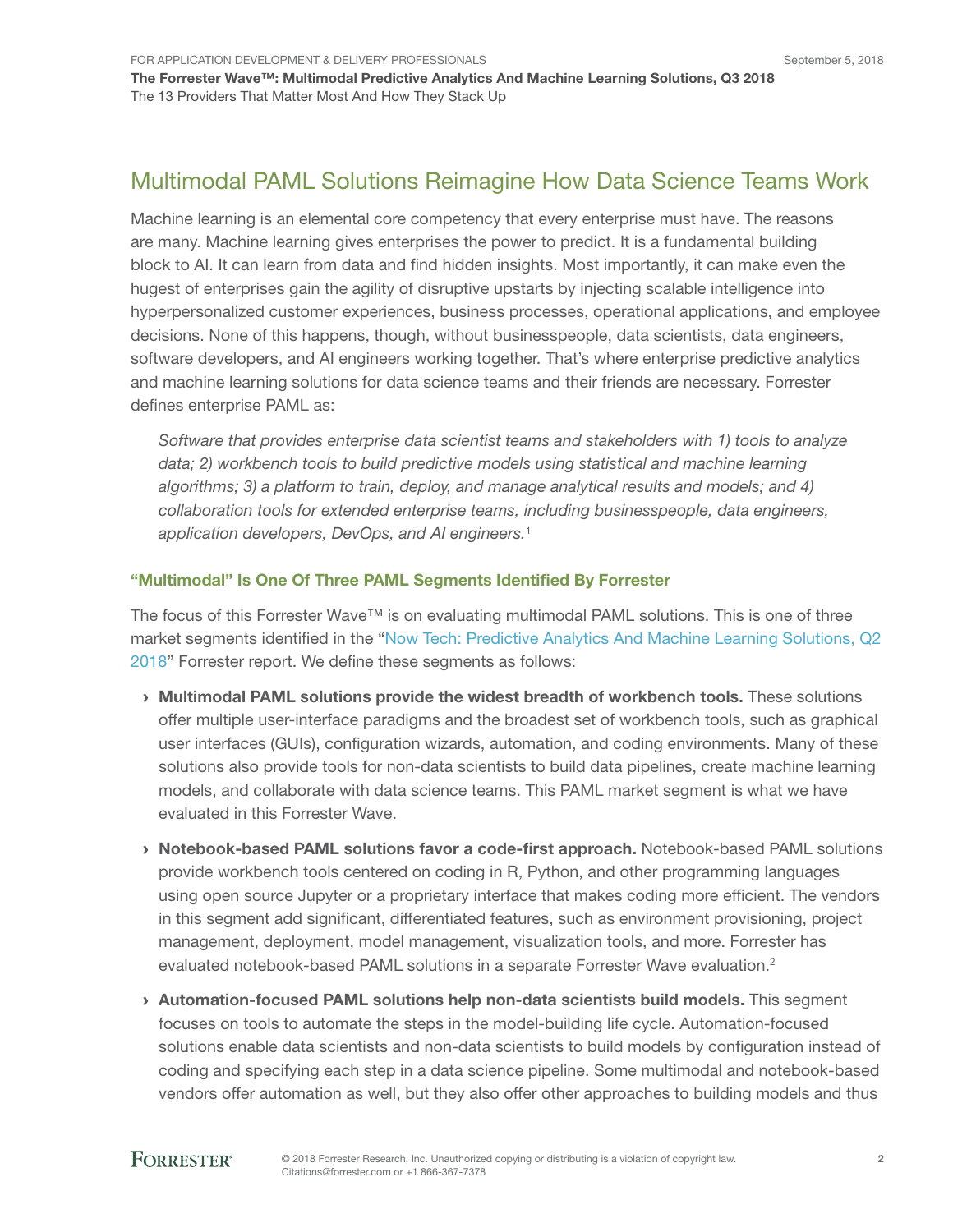for aPPLiCaTion DeveLoPMenT & DeLivery ProfeSSionaLS

The Forrester Wave™: Multimodal Predictive Analytics And Machine Learning Solutions, Q3 2018 The 13 Providers That Matter Most And How They Stack Up

are not exclusively included in this automation-focused segment. The vendors in this category focus specifically on an automation approach to machine learning. Forrester plans a separate forrester Wave evaluation of this subsegment in 2019.

## The future of PaML is The Thousand-Model vision

The importance of data science cannot be understated. It is the electricity of artificial intelligence, the butterfly effect of the insights-driven business, and the chemical reaction of scalable intelligence across the enterprise. Today, enterprises use machine learning models to identify customer churn, suggest upsell/cross-sell, reroute logistics bottlenecks, predict manufacturing machine failure, and make other predictions. A few models here and there are valuable and significant, but they are a mere drop in the bucket compared to what is possible. enterprises have dozens, hundreds, and even thousands of applications and business processes that could, but do not currently, benefit from predictive models. That is the thousand-model vision that enterprise data science teams must rise to in the next two years. Multimodal PaML solutions vendors must help them get there by:

 $\rightarrow$  Supporting the needs of much larger teams and the larger community. Most enterprise data science teams are small and organizationally dispersed. They often struggle to deliver data science initiatives on a repeated basis, especially for projects with new stakeholders or that involve

new use cases.<sup>3</sup> To support the explosion of enterprise use cases, teams need to get bigger and, simultaneously, PaML tools need to support these teams as well as the larger community of businesspeople, data engineers, software developers, and AI engineers. In five years, we expect extended data science teams will become bigger than software development teams.

 $\rightarrow$  Making automation the first step in the data science life cycle. Today, only in our imaginations can data science teams churn out and maintain

In five years, we expect extended data science teams will become bigger than software development teams.

thousands of models. They need to in reality, though. The data science life cycle based on variations of the now decades-old CriSP-DM process is too sequential and too manually iterative to dramatically boost productivity. Massive machine learning automation is the future of data science because it will make data science teams exponentially more productive.<sup>4</sup> Automationfocused PaML vendors are leading the way, but multimodal and notebook-based vendors also provide varying degrees of automation. PaML vendors must make automation so good and natural that it becomes the first step that a data science team takes when working on a new project, rather than the novelty that it is today.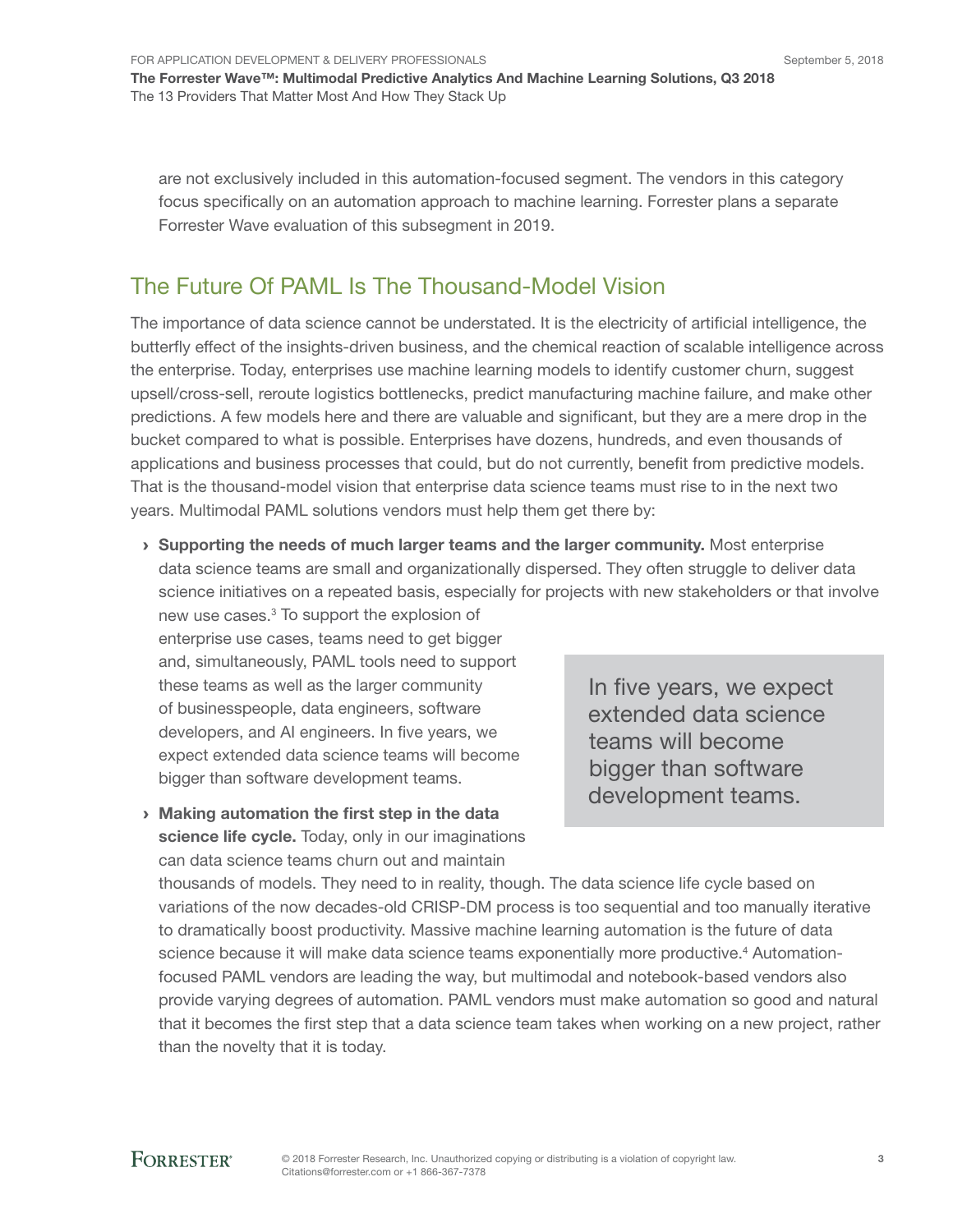- › Integrating with software development and continuous integration tools. Data scientists regularly complain that their models are only sometimes or never deployed.<sup>5</sup> A big part of the problem is organizational chaos in understanding how to apply and design models into applications. But another big part of the problem is technology. Models aren't like software code, because they need model management. And models must make it into applications. Data science teams — and therefore PAML solutions — must play nicely with application development teams and the tools that they use to design, develop, and deploy applications.
- › Keeping up with open source innovation. Data science teams need quick access to open source innovation, such as deep learning, that drives new enterprise use cases and delivers the thousandmodel vision. Multimodal PAML vendors must make new open source libraries or newer versions of existing libraries available and abstracted within the workbench, almost as soon as they are released. Many teams that use multimodal PAML solutions are forced to also use a notebookbased solution to get quick access to these open source libraries. Switching tools and learning new programming languages is a productivity killer.

## Multimodal PAML Solutions Evaluation Overview

To assess the state of the multimodal PAML solutions market and see how the vendors stack up against each other, Forrester evaluated the strengths and weaknesses of top vendors. After examining past research, user need assessments, and vendor and expert interviews, we developed a comprehensive set of 24 evaluation criteria, which we grouped into three high-level buckets:

- **Current offering.** Each vendor's position on the vertical axis of the Forrester Wave graphic indicates the strength of its current offering. Key criteria for these solutions include workbench, model operations, algorithms, architecture, and business solutions.
- **Strategy.** Placement on the horizontal axis indicates the strength of the vendors' strategies. We evaluated each vendor's ability to execute, solution road map, implementation support, pricing and acquisition, and partners.
- **Market presence.** Represented by the size of the markers on the graphic, our market presence scores reflect each vendor's customer adoption, evaluated product revenue, and market awareness.

### Evaluated Vendors And Inclusion Criteria

Forrester included 13 vendors in this assessment: Dataiku, Datawatch, FICO, IBM, KNIME, MathWorks, Microsoft, RapidMiner, Salford Systems (Minitab), SAP, SAS, TIBCO Software, and World Programming. Each of these vendors (see Figure 1):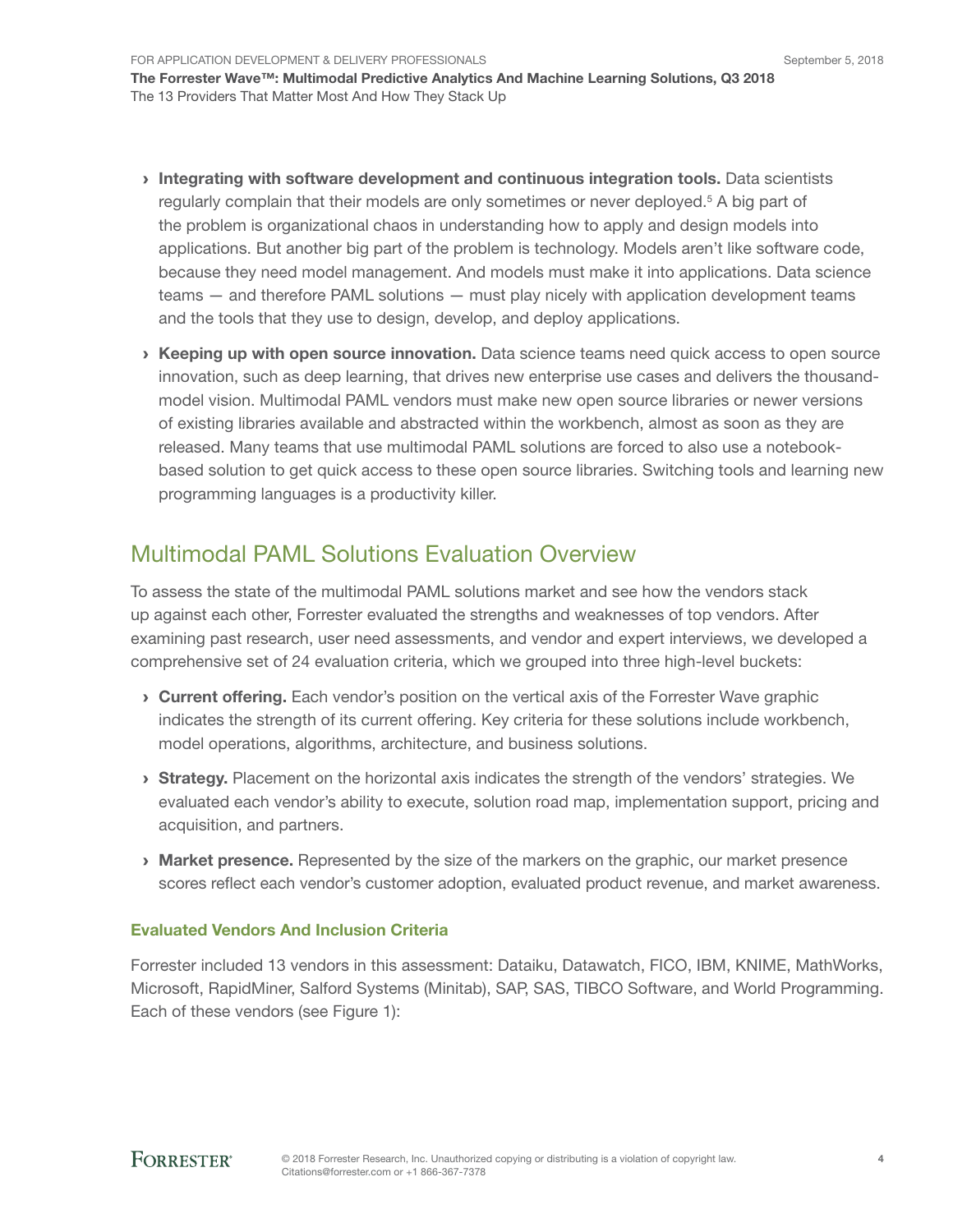- › Is identified as a multimodal PAML solution. Forrester has determined that all evaluated vendors offer a multimodal PAML solution, as defined in the "Now Tech: Predictive Analytics And Machine Learning Solutions, Q2 2018" Forrester report.<sup>6</sup> Vendor solutions that we've identified as notebookbased PAML or automation-focused PAML solutions are not included. In some cases, vendors offer distinct PAML solutions that are included in more than one segment.
- › Offers a comprehensive, differentiated multimodal PAML solution. Vendors included in this evaluation must offer a solution that can operate on large data sets; provide capabilities for data acquisition and preparation; and provide statistical and machine learning algorithms, a differentiated user interface to build models, and model management features. If a vendor offers a PAML based in whole or in part on open source, the vendor must have value-added differentiation; for example, a business intelligence (BI) or database vendor that includes the ability to run R scripts or Python is not included in this Forrester Wave.
- › Markets a standalone multimodal PAML solution at enterprise data science teams. Forrester included only solutions that are marketed toward enterprise data science, AI engineers, and/or app development teams that use machine learning algorithms to analyze data and create predictive models. We did not include any PAML solutions that we deem are technologically embedded in any other particular application, such as a BI, data preparation, or ETL application, or a middleware stack.<sup>7</sup>
- › Meets our install base and revenue requirements. Included vendors have at least four paying, named enterprise customers using the PAML solution. Vendors also provided Forrester with three customer references who agreed to fill out a confidential survey and/or a participate in a telephone interview. Included vendors also had a trailing 12-month revenue of at least \$4 million.
- › Has sparked client inquiries and/or has market momentum. Forrester clients often discuss the vendors and products through inquiries; alternatively, the vendor may, in Forrester's judgment, warrant inclusion or exclusion in this evaluation because of technology trends, market presence, or lack of client interest or vendor momentum.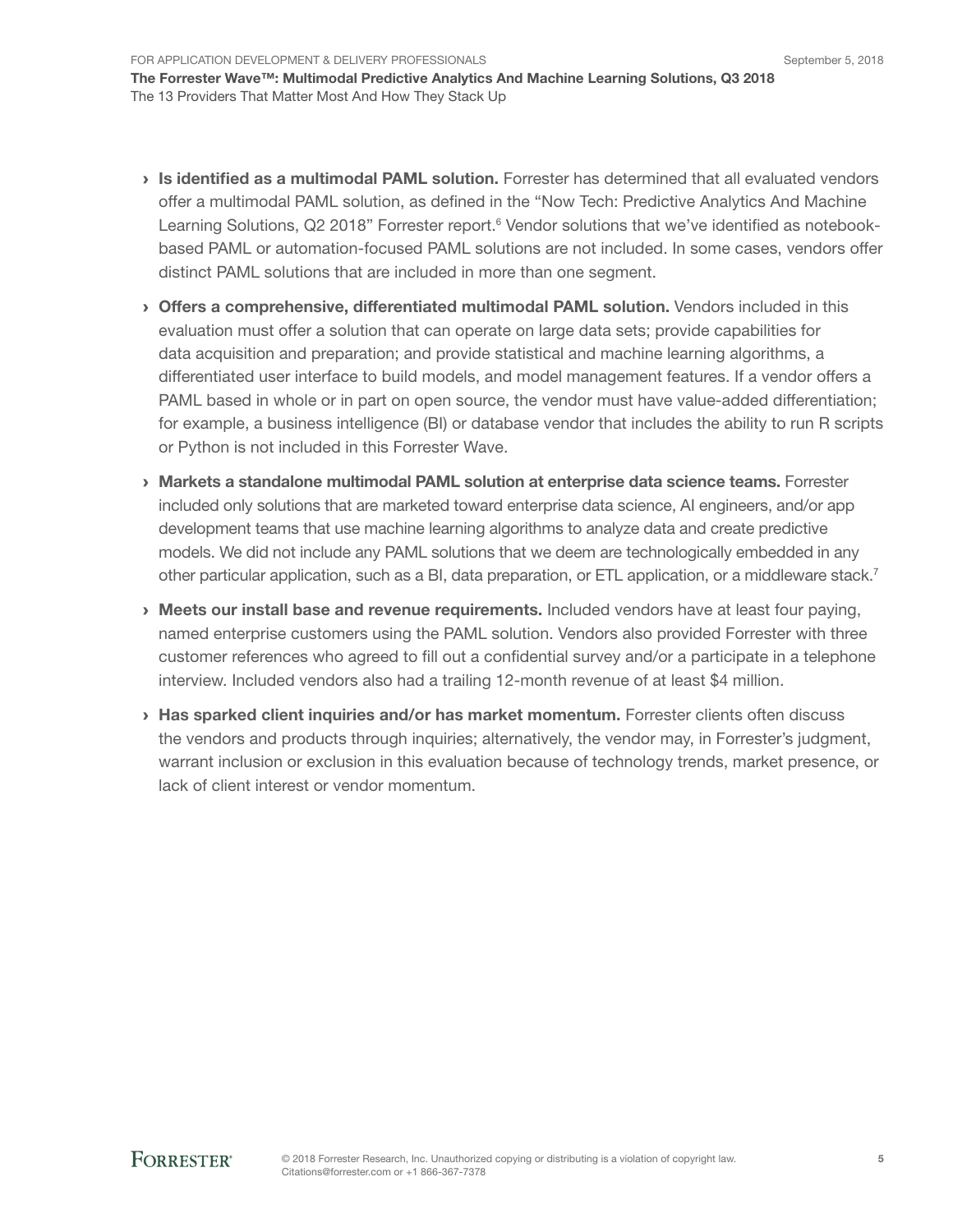#### FIGURE 1 Evaluated Vendors And Product Information

| Vendor                              | <b>Product name</b>                                                                                       | <b>Version</b>                                                                                                                                                                                                                          |
|-------------------------------------|-----------------------------------------------------------------------------------------------------------|-----------------------------------------------------------------------------------------------------------------------------------------------------------------------------------------------------------------------------------------|
| Dataiku                             | Dataiku DSS                                                                                               | 4.3                                                                                                                                                                                                                                     |
| Datawatch                           | Angoss KnowledgeSTUDIO,<br>KnowledgeSEEKER,<br>KnowledgeENTERPRISE                                        | 10.7                                                                                                                                                                                                                                    |
| <b>FICO</b>                         | Decision Management Suite 2018-2<br>(DMP 2.4.1 on AWS)                                                    | FICO Analytics Workbench 2.2<br>FICO Analytic Modeler Scorecard Pro 6.0.2<br>FICO Analytic Modeler Decision Tree Pro 2.0<br>FICO Blaze Advisor 7.5<br>FICO Decision Central 6.4<br>FICO DMP Streaming 3.5.1<br>FICO Model Builder 7.5.1 |
| <b>IBM</b>                          | <b>IBM Watson Studio</b>                                                                                  |                                                                                                                                                                                                                                         |
| <b>KNIME</b>                        | <b>KNIME Analytics Platform and</b><br><b>KNIME Server</b>                                                | $V$ 3.5.3                                                                                                                                                                                                                               |
| <b>MathWorks</b>                    | MATLAB plus add-on products for<br>predictive analytics                                                   | 9.4                                                                                                                                                                                                                                     |
| <b>Microsoft</b>                    | Azure Machine Learning Studio                                                                             |                                                                                                                                                                                                                                         |
| RapidMiner                          | RapidMiner Platform                                                                                       |                                                                                                                                                                                                                                         |
| <b>Salford Systems</b><br>(Minitab) | <b>Salford Systems</b>                                                                                    | 8.3                                                                                                                                                                                                                                     |
| <b>SAP</b>                          | SAP Predictive Analytics 3.3<br>SAP HANA 2.0 SPS03<br>SAP Leonardo Machine Learning<br>1802               | SAP Predictive Analytics 3.3<br>SAP HANA 2.0 SPS03<br>SAP Leonardo Machine Learning 1802                                                                                                                                                |
| <b>SAS</b>                          | SAS Visual Data Mining and<br>Machine Learning (VDMML)<br><b>SAS Enterprise Miner (EM)</b>                | VDMML 8.3, EM 14.3                                                                                                                                                                                                                      |
| <b>TIBCO Software</b>               | <b>TIBCO Spotfire Data Science</b><br><b>TIBCO Statistica</b><br>TIBCO Enterprise Runtime for R<br>(TERR) | TIBCO Spotfire Data Science 6.3.2<br>TIBCO Statistica 13.4<br>TIBCO Enterprise Runtime for R 4.4.1                                                                                                                                      |
| World<br>Programming                | <b>WPS Analytics</b>                                                                                      | <b>WPS Analytics 4.0</b>                                                                                                                                                                                                                |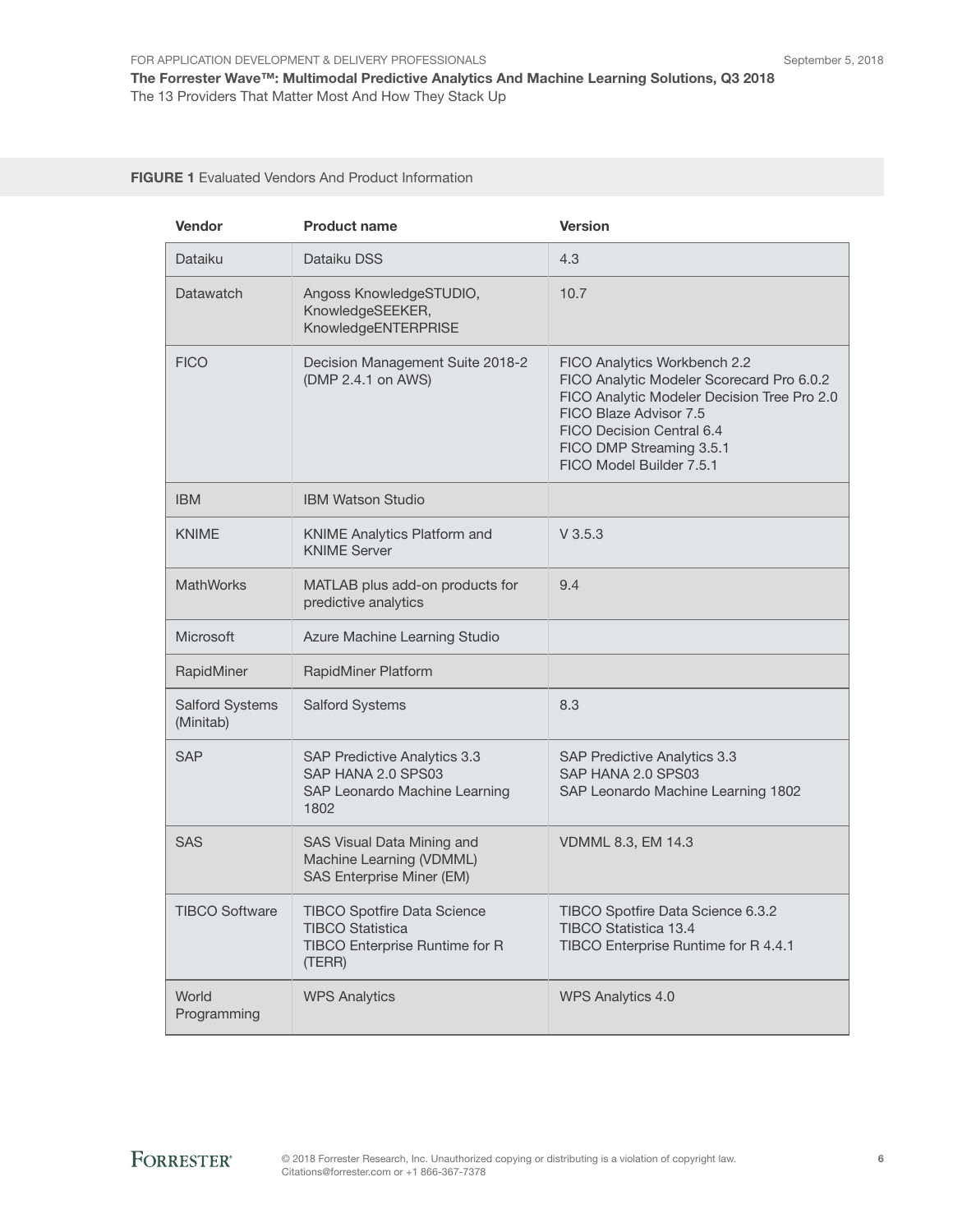## Vendor Profiles

We intend this evaluation of the multimodal PAML solutions market to be a starting point only and encourage clients to view detailed product evaluations and adapt criteria weightings to fit their individual needs through the Forrester Wave Excel-based vendor comparison tool (see Figure 2 and see Figure 3). Click the link at the beginning of this report on Forrester.com to download the tool.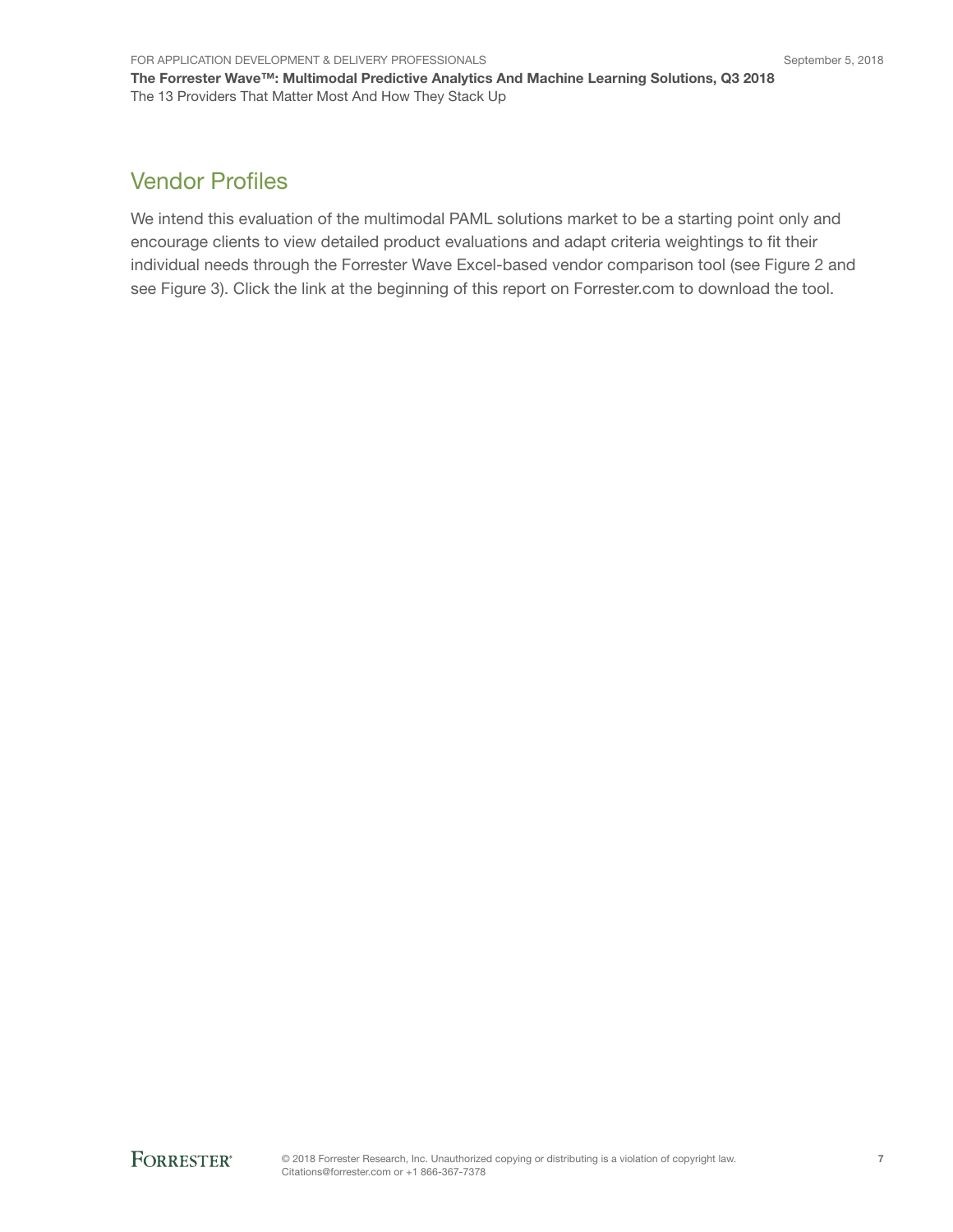For Application Development & Delivery Professionals The Forrester Wave™: Multimodal Predictive Analytics And Machine Learning Solutions, Q3 2018 The 13 Providers That Matter Most And How They Stack Up

FIGURE 2 Forrester Wave™: Multimodal Predictive Analytics And Machine Learning Solutions, Q3 2018

## THE FORRESTER WAVE™

Multimodal Predictive Analytics And Machine Learning Solutions Q3 2018

Strong Challengers Contenders Leaders Performers **Stronger** current offering SAS IBM ⊙ RapidMiner KNIME  $\overline{G}$  $\odot$  SAP Dataiku **Datawatch** MathWorks . FICO TIBCO Software **⊙** Microsoft World Programming Salford Systems (Minitab) Weaker current offering Weaker strategy **Stronger strategy** Stronger strategy Market presence\*  $\cdot \odot \odot (\cdot$ 

\*A gray marker indicates incomplete vendor participation.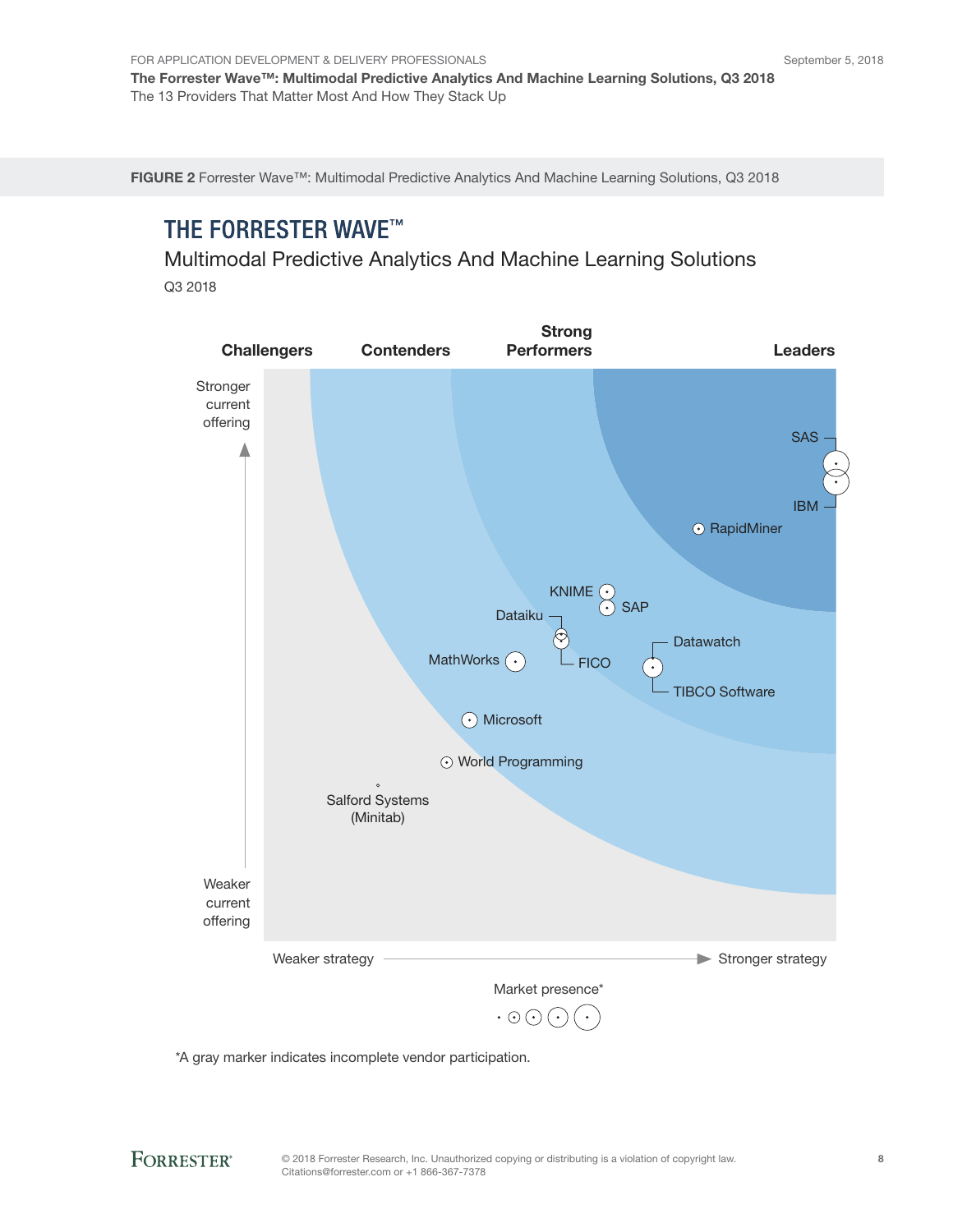FIGURE 3 Forrester Wave™: Multimodal Predictive Analytics And Machine Learning Solutions Scorecard, Q3 2018

|                             | For wealthing |         |      | Datawatch |             |       |      | Matrimuntes<br>Microsoft |
|-----------------------------|---------------|---------|------|-----------|-------------|-------|------|--------------------------|
|                             |               | Datailw |      | FICO      | <b>PONT</b> | KNIME |      |                          |
| <b>Current offering</b>     | 50%           | 2.68    | 2.47 | 2.62      | 4.01        | 3.05  | 2.44 | 1.93                     |
| Workbench                   | 40%           | 3.50    | 2.60 | 2.60      | 4.20        | 3.30  | 1.60 | 2.00                     |
| Model operations (ModelOps) | 15%           | 1.50    | 2.50 | 2.50      | 3.50        | 1.50  | 2.00 | 1.50                     |
| Algorithms                  | 15%           | 2.00    | 2.00 | 1.00      | 4.00        | 4.00  | 3.00 | 2.00                     |
| Architecture                | 15%           | 2.00    | 2.00 | 3.00      | 4.00        | 2.00  | 2.00 | 2.00                     |
| <b>Business solutions</b>   | 15%           | 3.00    | 3.00 | 4.00      | 4.00        | 4.00  | 5.00 | 2.00                     |
| <b>Strategy</b>             | 50%           | 2.60    | 3.40 | 2.60      | 5.00        | 3.00  | 2.20 | 1.80                     |
| Ability to execute          | 20%           | 3.00    | 3.00 | 1.00      | 5.00        | 3.00  | 1.00 | 3.00                     |
| Solution road map           | 20%           | 3.00    | 3.00 | 3.00      | 5.00        | 3.00  | 1.00 | 1.00                     |
| Implementation support      | 20%           | 3.00    | 3.00 | 5.00      | 5.00        | 3.00  | 3.00 | 1.00                     |
| Pricing and acquisition     | 20%           | 1.00    | 3.00 | 3.00      | 5.00        | 5.00  | 3.00 | 1.00                     |
| Partners                    | 20%           | 3.00    | 5.00 | 1.00      | 5.00        | 1.00  | 3.00 | 3.00                     |
| <b>Market presence</b>      | 0%            | 1.66    | 1.00 | 2.34      | 4.34        | 2.34  | 3.02 | 3.00                     |
| Customer adoption           | 34%           | 1.00    | 1.00 | 3.00      | 5.00        | 3.00  | 5.00 | 3.00                     |
| Evaluated product revenue   | 33%           | 1.00    | 1.00 | 3.00      | 3.00        | 1.00  | 3.00 | 1.00                     |
| Market awareness            | 33%           | 3.00    | 1.00 | 1.00      | 5.00        | 3.00  | 1.00 | 5.00                     |

All scores are based on a scale of 0 (weak) to 5 (strong).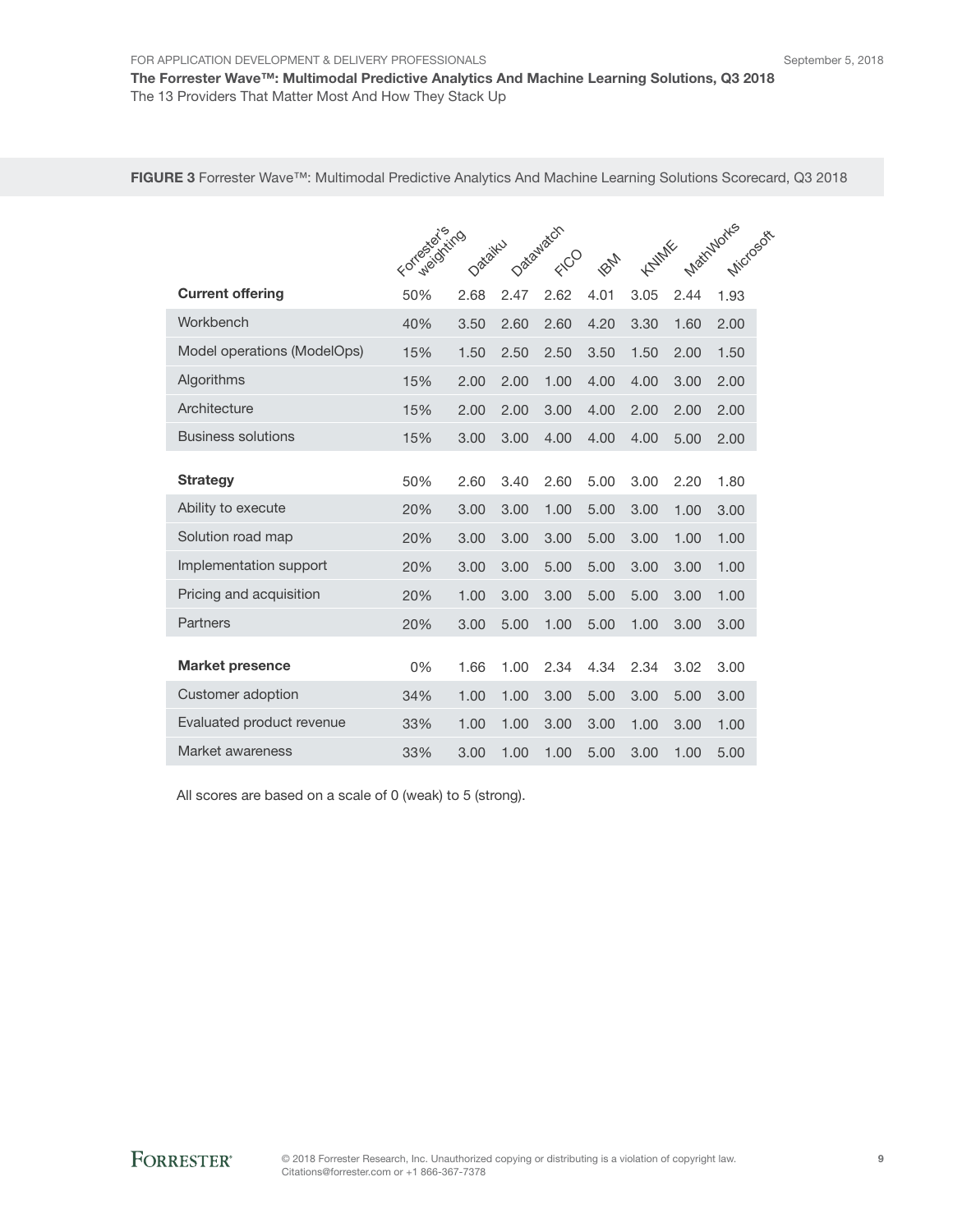FIGURE 3 Forrester Wave™: Multimodal Predictive Analytics And Machine Learning Solutions Scorecard, Q3 2018 (Cont.)

|                             |                |      | Sattord Stseeme Minitago<br>1 MacO Sokivage overstrints |      |      |      |      |
|-----------------------------|----------------|------|---------------------------------------------------------|------|------|------|------|
|                             |                |      |                                                         |      |      |      |      |
|                             | Forcestoriting |      | Rapidnines                                              |      |      |      |      |
| <b>Current offering</b>     | 50%            | 3.60 | 1.36                                                    | 2.91 | 4.17 | 2.39 |      |
| Workbench                   | 40%            | 4.50 | 2.00                                                    | 3.90 | 4.80 | 2.60 | 2.20 |
| Model operations (ModelOps) | 15%            | 1.00 | 1.25                                                    | 2.00 | 3.00 | 2.00 | 1.50 |
| Algorithms                  | 15%            | 4.00 | 1.00                                                    | 2.00 | 3.00 | 3.00 | 1.00 |
| Architecture                | 15%            | 3.00 | 0.00                                                    | 3.00 | 4.00 | 3.00 | 1.50 |
| <b>Business solutions</b>   | 15%            | 4.00 | 1.50                                                    | 2.00 | 5.00 | 1.00 | 0.50 |
| <b>Strategy</b>             | 50%            | 3.80 | 1.00                                                    | 3.00 | 5.00 | 3.40 | 1.60 |
| Ability to execute          | 20%            | 3.00 | 1.00                                                    | 3.00 | 5.00 | 1.00 | 1.00 |
| Solution road map           | 20%            | 5.00 | 0.00                                                    | 5.00 | 5.00 | 5.00 | 3.00 |
| Implementation support      | 20%            | 3.00 | 3.00                                                    | 3.00 | 5.00 | 3.00 | 3.00 |
| Pricing and acquisition     | 20%            | 5.00 | 1.00                                                    | 1.00 | 5.00 | 5.00 | 1.00 |
| Partners                    | 20%            | 3.00 | 0.00                                                    | 3.00 | 5.00 | 3.00 | 0.00 |
|                             |                |      |                                                         |      |      |      |      |
| <b>Market presence</b>      | 0%             | 1.66 | 1.00                                                    | 2.34 | 5.00 | 3.02 | 1.68 |
| Customer adoption           | 34%            | 1.00 | 1.00                                                    | 3.00 | 5.00 | 5.00 | 3.00 |
| Evaluated product revenue   | 33%            | 1.00 | 1.00                                                    | 3.00 | 5.00 | 1.00 | 1.00 |
| Market awareness            | 33%            | 3.00 | 1.00                                                    | 1.00 | 5.00 | 3.00 | 1.00 |

All scores are based on a scale of 0 (weak) to 5 (strong). \*Indicates a nonparticipating vendor

#### Leaders

› SAS builds the first truly multimodal PAML solution. Use a wizard to automatically train a model and generate a visual machine learning pipeline, convert it to code and edit it, then convert it back to a visual pipeline. And do it all in a unified workbench. Impossible? Not for SAS. The vendor's new Visual Data Mining and Machine Learning platform lets you go roundtrip between visual machine learning pipelines and code and offers integrated features for automated machine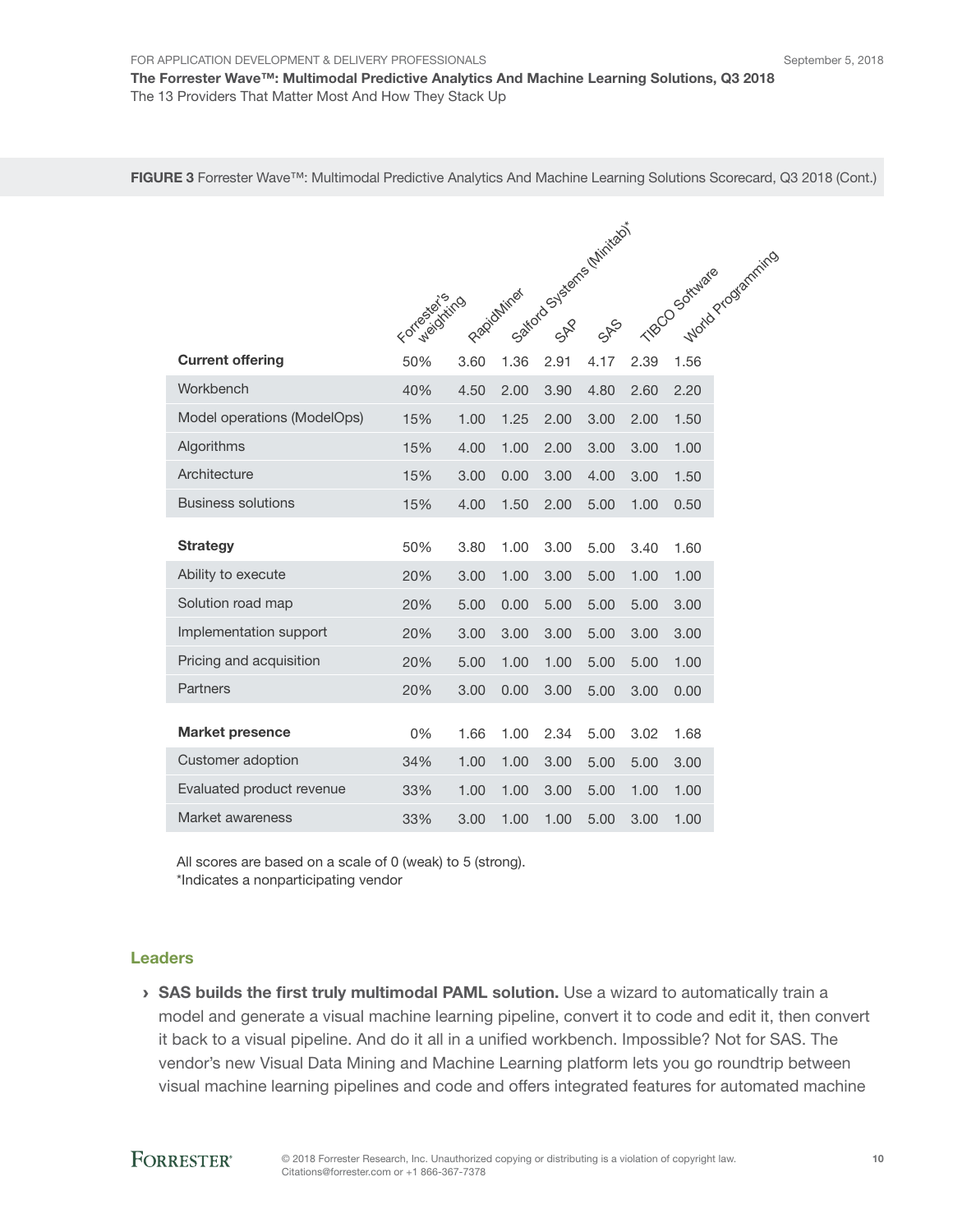learning. All of this is packaged in a slick, visual (veteran SAS users take note), *unified* environment that includes a growing set of well-thought-through visual tools for creating models — even deep neural networks. Data scientists who want to code using Python or R can embed snippets of code directly in their SAS programs.

- › IBM puts AI to work. IBM Watson is a vast umbrella of technologies and solutions, one of which is Watson Studio, a PAML solution. Watson Studio was designed from the ground up to aesthetically blend SPSS-inspired workflow capabilities with open source machine learning libraries and notebook-based interfaces. It is designed for all collaborators — business stakeholders, data engineers, data scientists, and app developers — who are key to making machine learning models surface into production applications. Watson Studio offers easy integrated access to IBM Cloud pretrained machine learning models such as Visual Recognition, Watson Natural Language Classifier, and many others. It is a perfectly balanced PAML solution for enterprise data science teams that want the productivity of visual tools and access to the latest open source via a notebook-based coding interface.
- › RapidMiner helps 380,000 users do machine learning faster. RapidMiner continues to live up to its name, building on its easy-to-use visual environment with the most productivity-enhancing, automated model creation features available. Rather than offer one-click features to create an opaque (and usually flawed) model, RapidMiner guides the user, suggests actions, and generates a host of models ranked by performance and transparency. Most importantly, each model is a standard workflow that the user can inspect, customize, and build on. Between features that enable a wide range of skill levels and its open-source-based business model, RapidMiner is a particularly good choice for organizations looking to scale the use of machine learning broadly. RapidMiner has long had the ability to run in Hadoop using Spark, and it recently added a host of features for enterprises — such as job scheduling and real-time scoring. Next step: revolutionize data prep?

#### Strong Performers

- › KNIME's model process factory is a productivity multiplier. KNIME differentiates itself through its open source, community-driven innovation, which has contributed to more than 1,000 analytical, statistical, transformation, and machine learning methods. What could be better than that? The answer is reuse, recombination, and scaling of data science workflows. With its model process factory capability, KNIME has figured out how to make individual data scientists dramatically more productive — and teams of data scientists even more so. KNIME's position in the PAML market is solid because of its community of data scientists. With predictive analytics and machine learning taking off within enterprises, KNIME has a much larger opportunity to develop tools that are attractive to data engineers, business analysts, and the app developer community that will ultimately infuse KNIME models in enterprise applications.
- › SAP's solution is a critical component in its Intelligent Enterprise. SAP's portfolio of enterprise applications and technology is breathtaking in its breadth and depth. That's the opportunity and impetus behind SAP Leonardo: to bring emerging technologies (including machine learning) to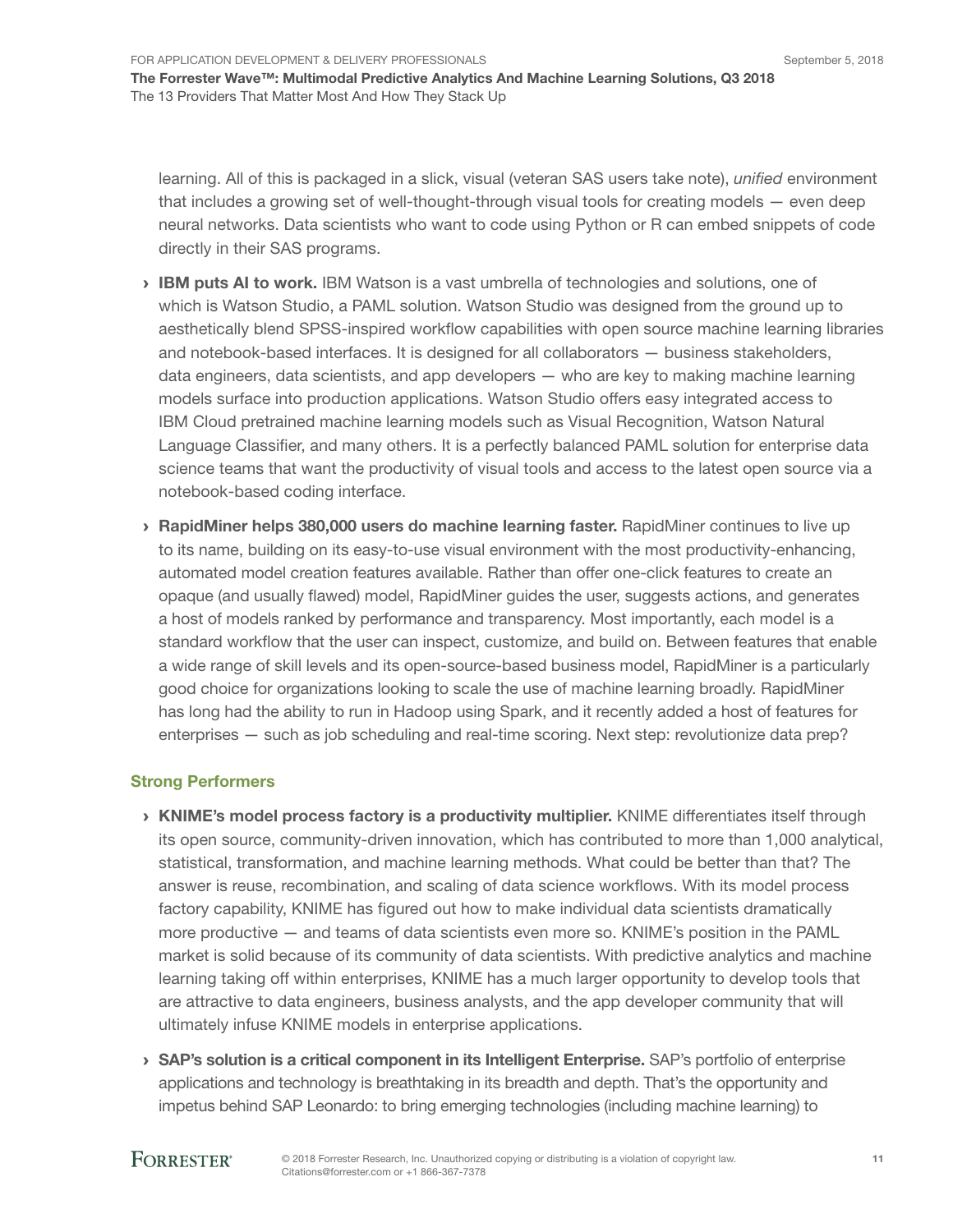For Application Development & Delivery Professionals

The Forrester Wave™: Multimodal Predictive Analytics And Machine Learning Solutions, Q3 2018 The 13 Providers That Matter Most And How They Stack Up

reimagined and redesigned applications, business processes, and customer experiences. Because of Leonardo, SAP's PAML solution should get a lot more attention. Enterprise data is the raw fuel of successful machine learning projects, so SAP has spiffed up its data management suite to serve the needs of data engineers and data science teams. Forrester has also recognized SAP Predictive Analytics as an automation-focused PAML solution, which is a hot market segment that Forrester will evaluate in 2019. SAP customers can leverage their unique data and the raw processing power of HANA to build predictive models that can make applications more intelligent and get smarter over time.

- › Datawatch's acquisition of Angoss may mean the best is yet to come. Angoss has always been known for its features for building decision and strategy trees as well as scorecards, but it has long since evolved into a broad PAML solution. That evolution may be about to take another leap under Datawatch, with the potential for an integrated solution for data management, PAML, and BI. For example, financial firms may be interested in a solution that combines Angoss predictive analytics for financial applications with real-time visualizations from Datawatch's Panopticon solution. Angoss looks to be embracing the challenge with an impressive road map of features spanning BI integrations, simulations for sensitivity analysis, project management (including version control), and an algorithm marketplace. In the meantime, Angoss is particularly interesting for enterprises that can take advantage of its extensive tooling for tree models or its unique abilities to integrate SAS code.
- **IIBCO Software seamlessly integrates analytics and data science.** TIBCO offers enterprises two options for data science teams. The first, TIBCO Statistica, is the longstanding (founded in 1984), well-known PAML solution that the vendor acquired in 2017. It is targeted toward data science teams that need sophisticated analytical and machine learning methods to build industrialclass models and manage production deployments. The second is TIBCO Spotfire Data Science, which is targeted toward both BI and data science teams to collaborate on insights projects. For years, TIBCO's only PAML solution was TERR, a speed-optimized version of the open source R programming language. With TIBCO Statistica and TIBCO Spotfire Data Science, it now can satisfy a wide range of data science projects in close collaboration with BI professionals.
- $\rightarrow$  Dataiku is becoming the multimodal force majeure. Dataiku is the only emerging vendor that Forrester has segmented as a multimodal PAML solution. All other up-and-comers are in the notebook-based or automation-focused PAML segments. Dataiku's solution is persona driven for the many stakeholders involved in scaling enterprise data science. While data scientists get both coding and visual pipeline tools for model building, data engineers, business decision makers, and data analysts can use Dataiku's visual interfaces and collaboration tools. Dataiku is well-VCfunded and is a disruptive challenger to long-time multimodal PAML solutions. To keep its product innovation momentum going, the vendor must stay focused on the collaborative roles that scale data science and ramp up model management capabilities.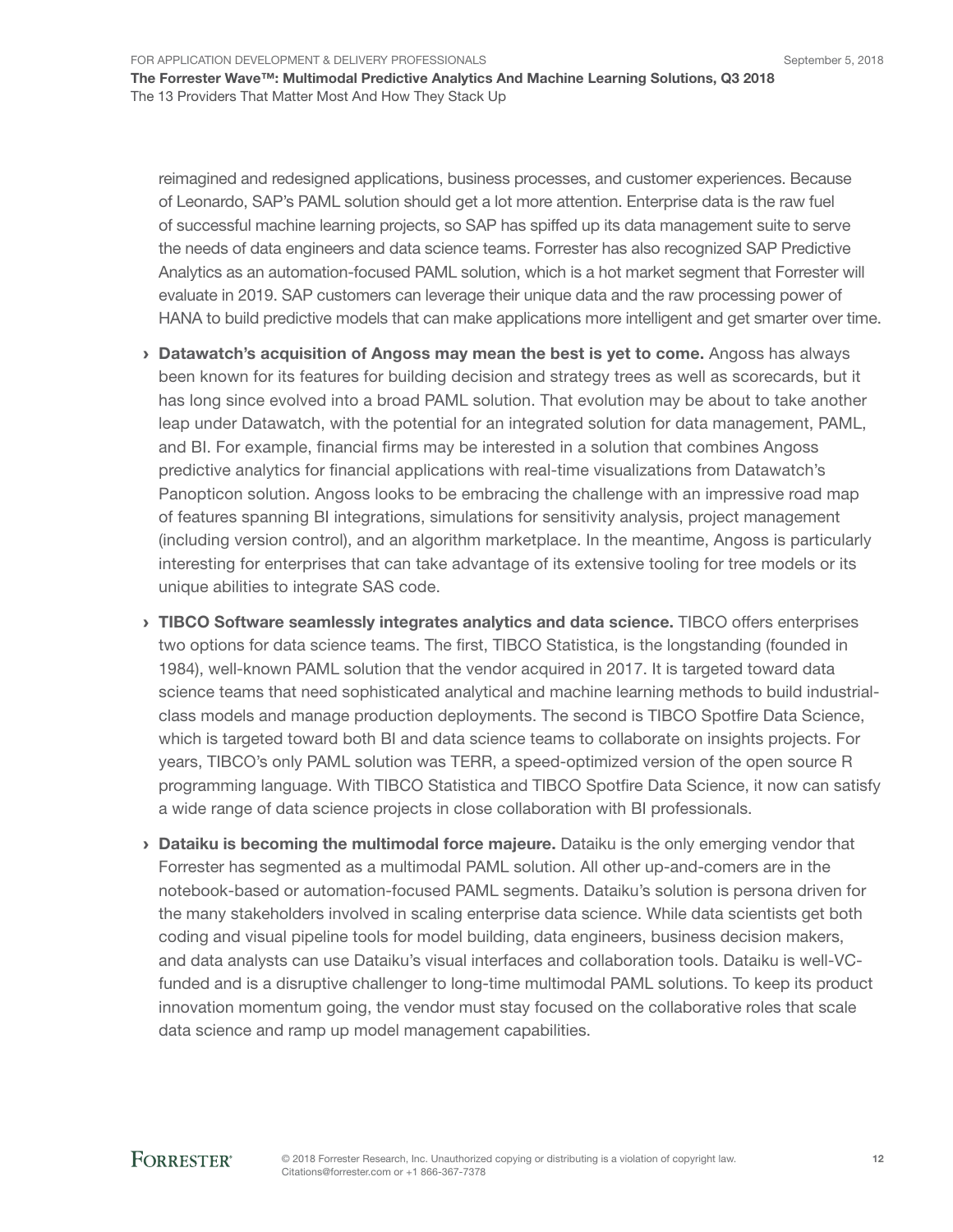#### **Contenders**

- **> FICO's focus is on high-value, automated decisions.** Predictive models are almost always used as components within a larger context of repeated, automated decisions in business process and customer experience applications.<sup>8</sup> FICO's unique value proposition is to offer an integrated set of tools for both PAML and decision management. This means that in addition to providing solid modeling capabilities, FICO offers sophisticated digital decisioning tools to author business logic and/or scorecards using models built within FICO's PAML solution or imported from other PAML solutions. Data science teams that focus exclusively on models may fail to recognize how digital decisioning tools such as FICO's can simultaneously spur smooth collaboration with business stakeholders and get models into production faster.
- › MathWorks' MATLAB is for specialist data scientists. For anyone thinking that MATLAB is just for scientific computing, guess what? Machine learning is scientific computing. Though not often thought about as a PAML solution, MATLAB offers more machine learning algorithms and more specialized modules for industry use cases — than you can shake a stick at. Indeed, it offers extensive features for deep learning, including the ability to import and export deep learning models with major open source frameworks (such as TensorFlow and Caffe). MATLAB is a good choice for enterprises whose machine learning needs span applied statistics, predictive analytics, and engineering or that need a fully supported environment and extensive modules focused on particular use cases. Keep it away from business users, though; while MATLAB has plenty of visual tools for specific use cases, it is a code-first environment.
- › Microsoft wants to help you manage machine learning like a tech giant. Azure Machine Learning Studio is a streamlined visual tool that data scientists, developers, and non-data scientists alike can use to create simple data and machine learning pipelines. However, Microsoft has much larger plans for machine learning. In addition to promoting deep learning — such as its CNTK framework and the joint ONNX standard for neural networks — Microsoft wants to put the architecture it has built to deliver its own cognitive services into the hands of customers. This will involve a new set of tools to prepare data, build and train models, and deploy them at a scale that only tech giants can do today. Further, new services are coming to help enterprises provision resources, manage training jobs, and track project dependencies as well as deploy and manage models in production. Also, Microsoft is planning new features for automated machine learning, such as automated model selection and hyperparameter tuning.

#### **Challengers**

› World Programming quietly satisfies an impressive list of world-class enterprises. You probably haven't heard of World Programming and its WPS Analytics software. That's because its marketing budget is zero. A UK-based company founded in 2000 to develop analytics software, World Programming has developed a SAS compatible engine so enterprises can run their SAS language programs at a fraction of the cost of licensing software from SAS. Today, WPS Analytics offers a PAML solution that looks promising, although it lags in the breadth and depth of features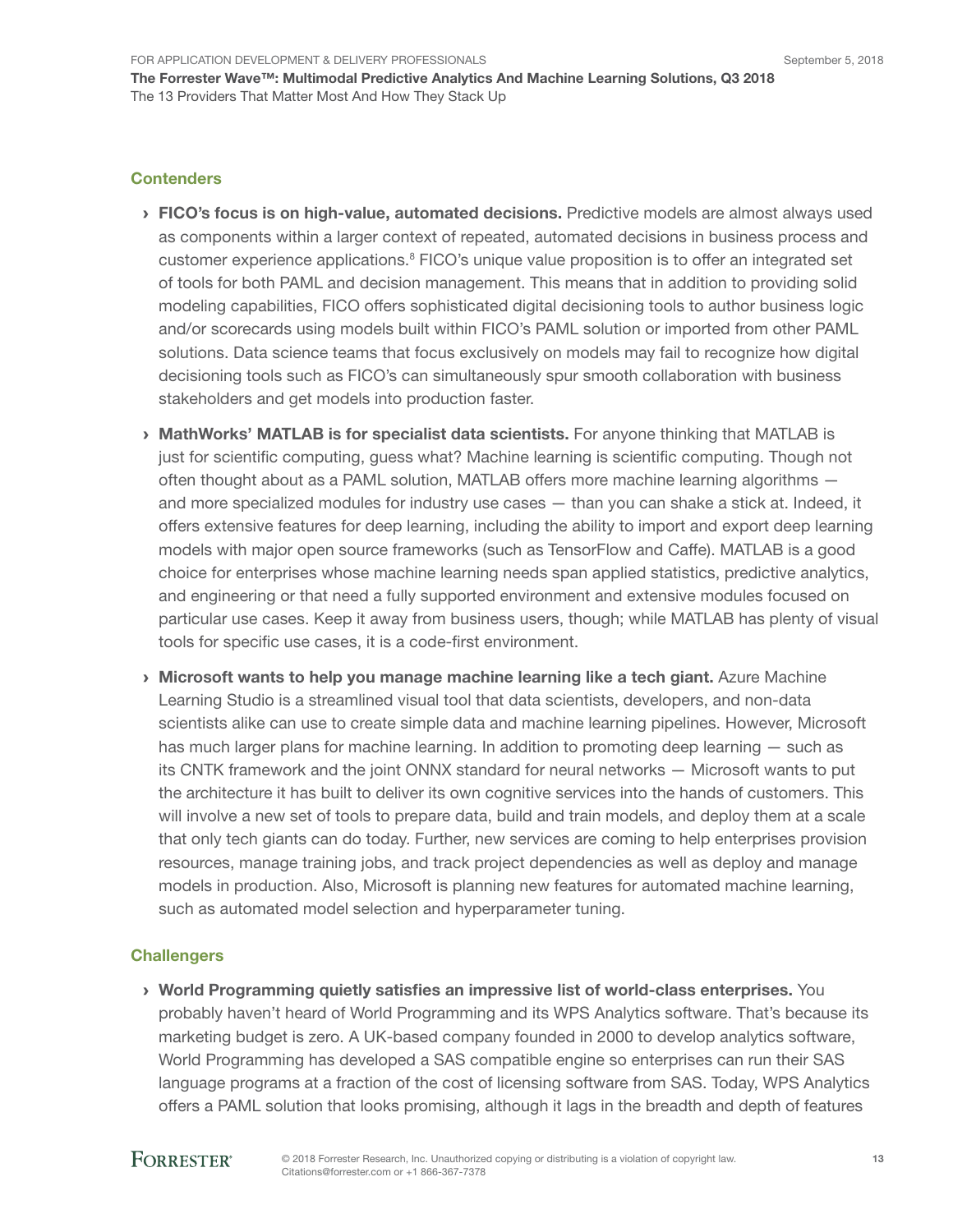of most other evaluated vendors. However, World Programming's WPS Analytics is compelling for enterprises that need a processing engine that can compile SAS code or mix SAS, Python, and R code. World Programming has the raw material to move from a niche player to a mainstream product if it is willing to invest in doing so.

› Salford Systems disappears under its new owner, Minitab. Salford Systems was acquired in 2017 by Minitab, a software company that provides software for statisticians. It is best known for its implementation of specific algorithms, including CART, MARS, Random Forests, and TreeNet. Most other vendor solutions have one or more of these methods, but Salford claims that its methods are the best because they are implemented by their inventors — including Jerome Friedman, a professor of statistics at Stanford University. Minitab has kept the Salford brand but has done nothing substantive to reinvigorate the brand or advance the overall product based on today's enterprise market demands. Forrester believes that Salford Systems' future depends on Minitab's investment in both the product and marketing. Salford Systems (Minitab) declined to participate in our research. Scores are based on Forrester estimates.

## Engage With An Analyst

Gain greater confidence in your decisions by working with Forrester thought leaders to apply our research to your specific business and technology initiatives.

### Analyst Inquiry

To help you put research into practice, connect with an analyst to discuss your questions in a 30-minute phone session — or opt for a response via email.

#### Analyst Advisory

Translate research into action by working with an analyst on a specific engagement in the form of custom strategy sessions, workshops, or speeches.

## **Webinar**

Join our online sessions on the latest research affecting your business. Each call includes analyst Q&A and slides and is available on-demand.

[Learn more](https://www.forrester.com/events?N=10006+5025).

[Learn more.](http://forr.com/1einFan)

[Forrester's research apps for iOS and Android.](http://www.forrester.com/app) Stay ahead of your competition no matter where you are.

[Learn more.](http://www.forrester.com/Analyst-Advisory/-/E-MPL172)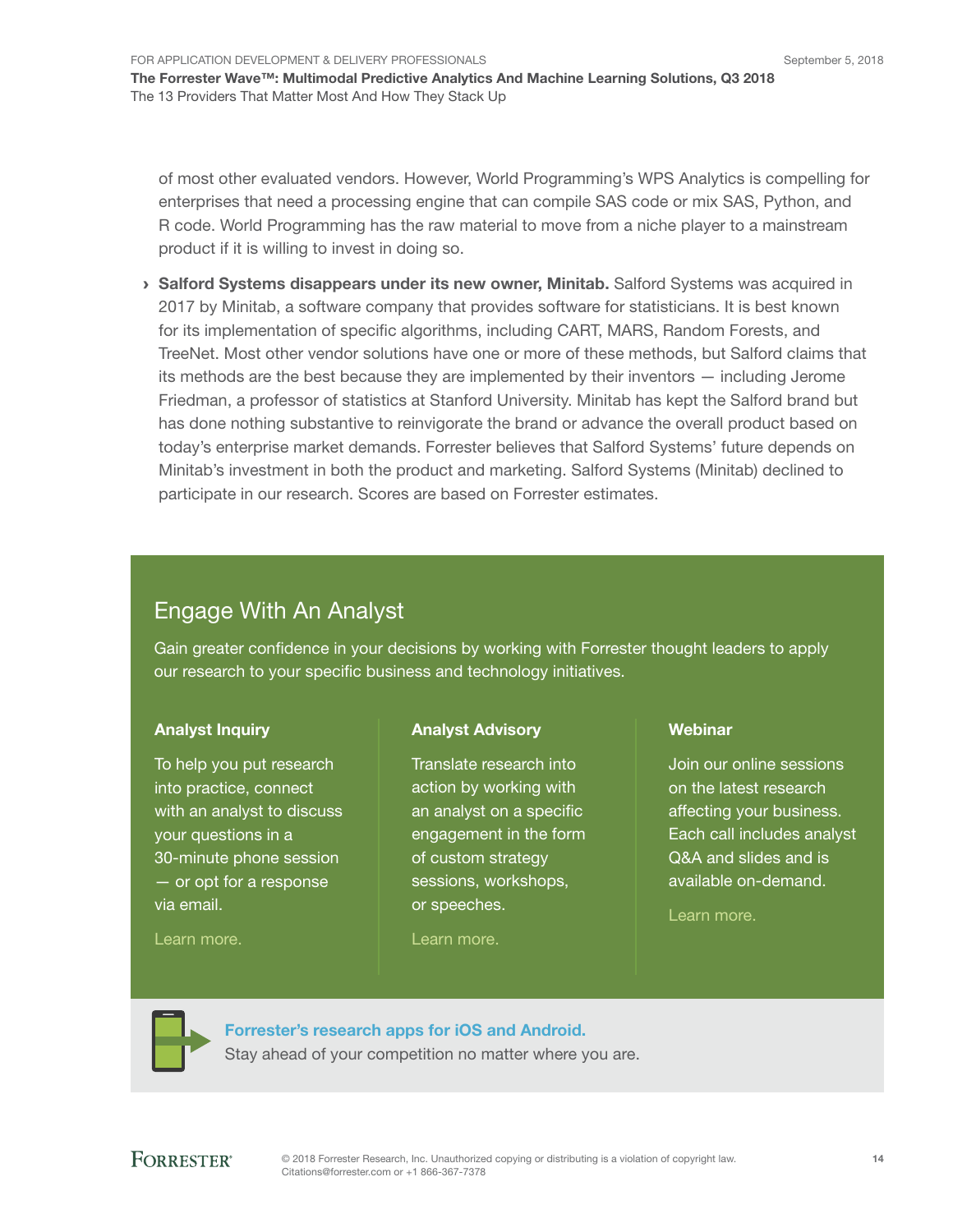## Supplemental Material

#### Online Resource

The online version of Figure 2 is an Excel-based vendor comparison tool that provides detailed product evaluations and customizable rankings. Click the link at the beginning of this report on Forrester.com to download the tool.

#### Data Sources Used In This Forrester Wave

Forrester used a combination of three data sources to assess the strengths and weaknesses of each solution. We evaluated the vendors participating in this Forrester Wave, in part, using materials that they provided to us by June 6, 2018.

- › Vendor surveys. Forrester surveyed vendors on their capabilities as they relate to the evaluation criteria. Once we analyzed the completed vendor surveys, we conducted vendor calls where necessary to gather details of vendor qualifications.
- › Product demos. We asked vendors to conduct demonstrations of their products' functionality. We used findings from these product demos to validate details of each vendor's product capabilities.
- › Customer reference surveys. To validate product and vendor qualifications, Forrester also fielded a reference survey with three of each vendor's current customers.

#### The Forrester Wave Methodology

We conduct primary research to develop a list of vendors that meet our criteria for evaluation in this market. From that initial pool of vendors, we narrow our final list. We choose these vendors based on 1) product fit; 2) customer success; and 3) Forrester client demand. We eliminate vendors that have limited customer references and products that don't fit the scope of our evaluation. Vendors marked as incomplete participants met our defined inclusion criteria but declined to participate or contributed only partially to the evaluation.

After examining past research, user need assessments, and vendor and expert interviews, we develop the initial evaluation criteria. To evaluate the vendors and their products against our set of criteria, we gather details of product qualifications through a combination of lab evaluations, questionnaires, demos, and/or discussions with client references. We send evaluations to the vendors for their review, and we adjust the evaluations to provide the most accurate view of vendor offerings and strategies.

We set default weightings to reflect our analysis of the needs of large user companies  $-$  and/or other scenarios as outlined in the Forrester Wave evaluation — and then score the vendors based on a clearly defined scale. We intend these default weightings to serve only as a starting point and encourage readers to adapt the weightings to fit their individual needs through the Excel-based tool. The final scores generate the graphical depiction of the market based on current offering, strategy, and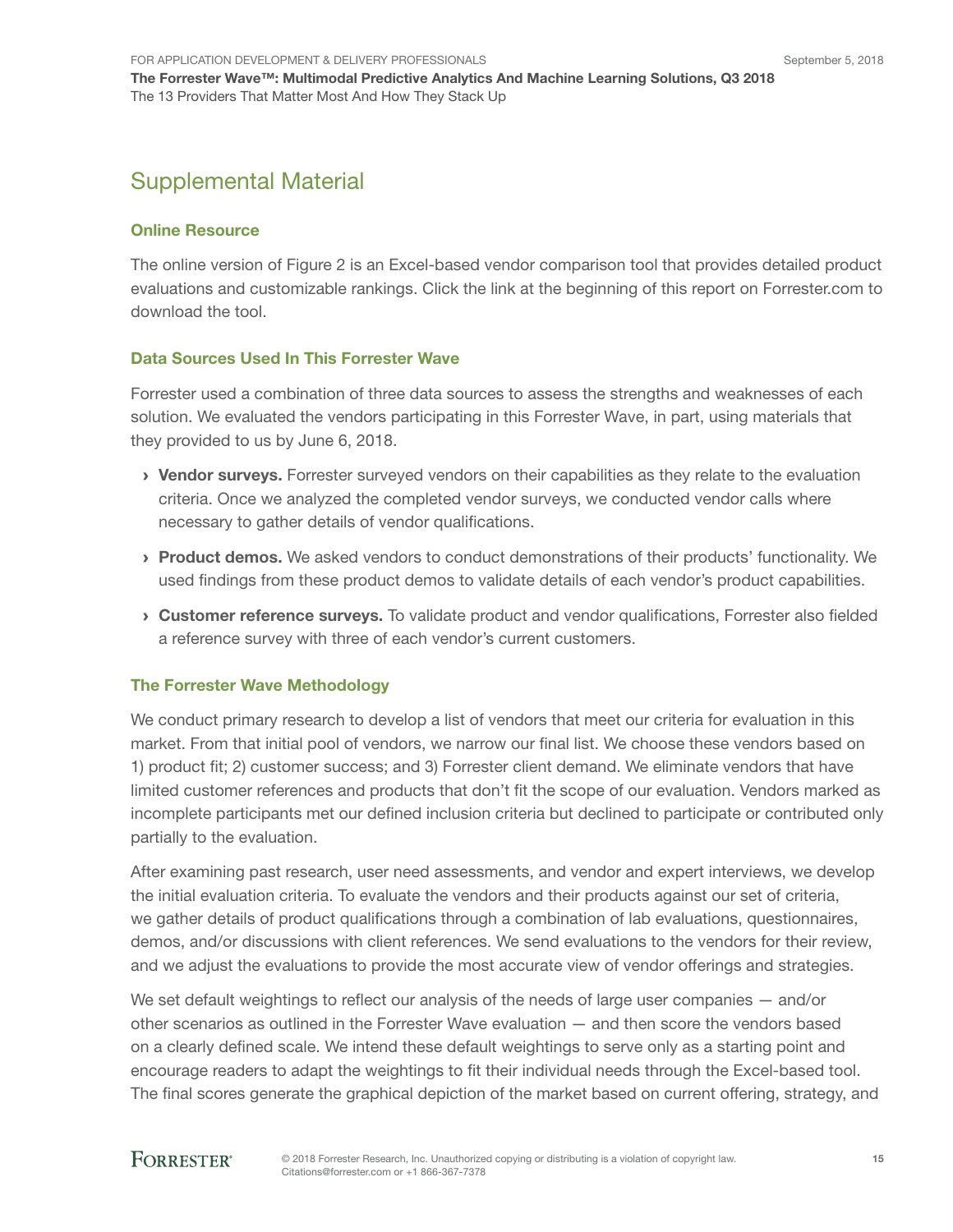For Application Development & Delivery Professionals The Forrester Wave™: Multimodal Predictive Analytics And Machine Learning Solutions, Q3 2018 The 13 Providers That Matter Most And How They Stack Up

market presence. Forrester intends to update vendor evaluations regularly as product capabilities and vendor strategies evolve. Vendors marked as incomplete participants met our defined inclusion criteria but declined to participate in or contributed only partially to the evaluation. For more information on the methodology that every Forrester Wave follows, please visit [The Forrester Wave™ Methodology Guide](https://www.forrester.com/marketing/policies/forrester-wave-methodology.html) on our website.

#### Integrity Policy

We conduct all our research, including Forrester Wave evaluations, in accordance with the Integrity [Policy](http://www.forrester.com/marketing/policies/integrity-policy.html) posted on our website.

### **Endnotes**

- <sup>1</sup> DevOps: development plus operations.
- <sup>2</sup> See the Forrester report "[The Forrester Wave™: Notebook-Based Predictive Analytics And Machine Learning](http://www.forrester.com/go?objectid=RES143219)  [Solutions, Q3 2018](http://www.forrester.com/go?objectid=RES143219)."
- <sup>3</sup> See the Forrester report "[Best Practices: Scaling Data Science Across The Enterprise.](http://www.forrester.com/go?objectid=RES139796)"
- <sup>4</sup> See the Forrester report "[Massive Machine-Learning Automation Is The Future Of Data Science.](http://www.forrester.com/go?objectid=RES122683)"
- <sup>5</sup> See the Forrester report "[Best Practices: Scaling Data Science Across The Enterprise.](http://www.forrester.com/go?objectid=RES139796)"
- <sup>6</sup> See the Forrester report "[Now Tech: Predictive Analytics And Machine Learning Solutions, Q2 2018.](http://www.forrester.com/go?objectid=RES141392)"
- 7 ETL: extract, transform, load.
- <sup>8</sup> See the Forrester report "[The Dawn Of Digital Decisioning](http://www.forrester.com/go?objectid=RES141568)."